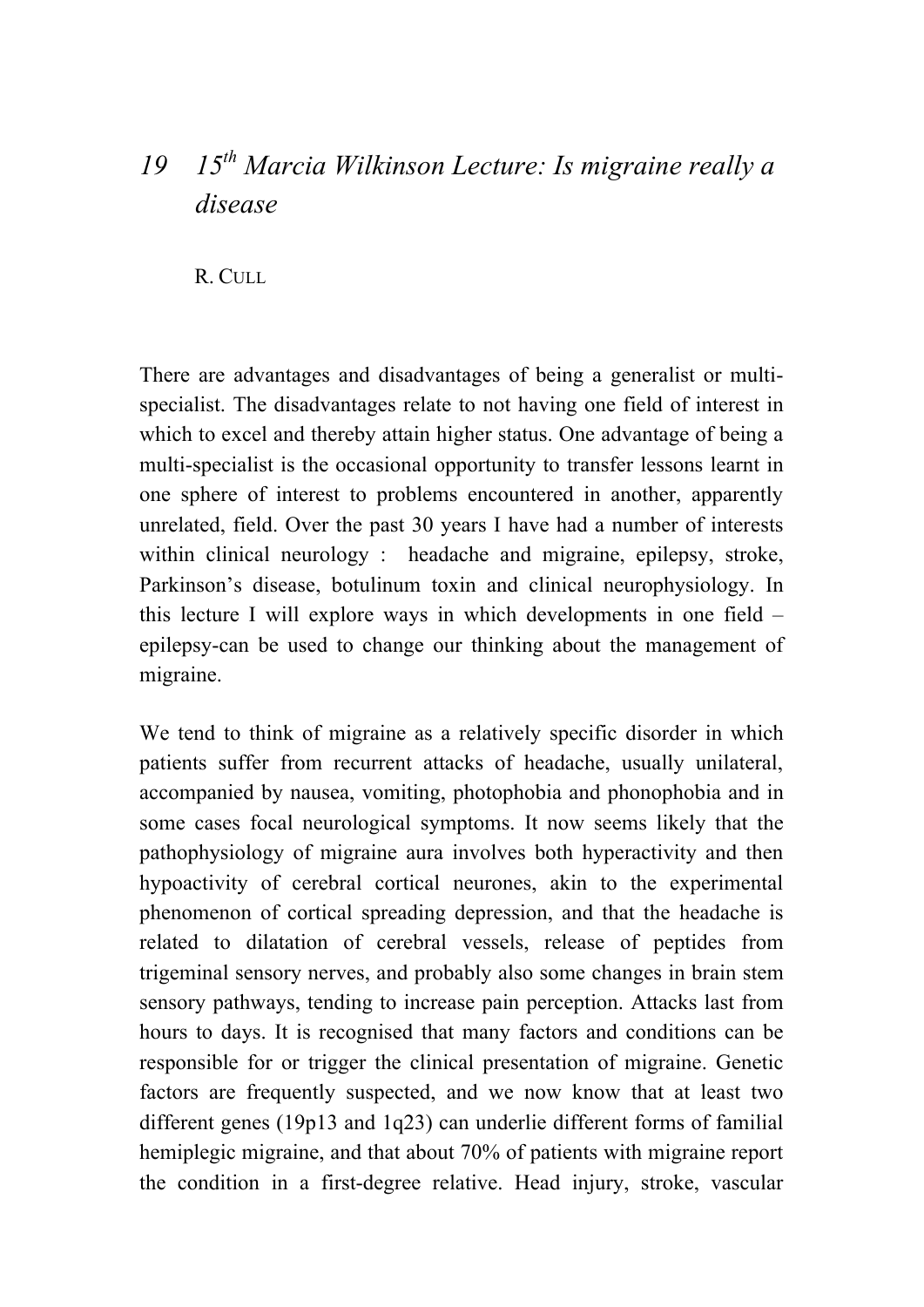malformations, SLE, mitochondrial disorders, cardiac anomalies, encephalitis, vasculitis, cerebral tumour and arterial hypertension have all been reported to be causes or associations of migraine.

Epilepsy represents a group of disorders in which recurrent episodes of altered cerebral function (seizures) are associated with excessive and hypersynchronous discharge of cerebral neurones. Attacks last from seconds to minutes. Genetic factors are thought to be relevant in about 20% of patients, and are likely to be responsible for the idiopathic epilepsies. Other causes include head injury, stroke, vascular malformations, SLE, vasculitis, arterial hypertension, mitochondrial disorders, encephalitis, hydrocephalus, MS, cerebral tumours and degenerative disorders. The similarities between the causative factors for migraine and epilepsy are striking, and the two disorders show significant co-morbidity. The relative risk of migraine for an epileptic patient is 2.4 and up to 6% of migraineurs (about 10 times the general population rate) have epilepsy. It is interesting to note that several of the anti-epileptic drugs are effective prophylactic agents for migraine – a point that I will return to later. These findings do not necessarily imply that epilepsy causes migraine or vice-verse, but may simply mean that both disorders are different patterns of misbehaviour which the damaged or abnormal brain has at its disposal.

Benign occipital epilepsy, an idiopathic disorder usually seen in childhood, offers a fascinating example of a cross-over condition between epilepsy and migraine. The sufferer experiences attacks of coloured circular visual hallucinations, and sometimes other seizure manifestations, with EEG evidence of occipital spike and wave discharges, often followed by occipital headache and vomiting. The similarity to migraine is so strong that an identical condition was formerly described as "basilar migraine with occipital spike-wave discharges".

It is interesting and important to take account of the differences between a disease and a syndrome. Patients suffering from a disease show " a common aetiology and prognosis despite individual modifications". An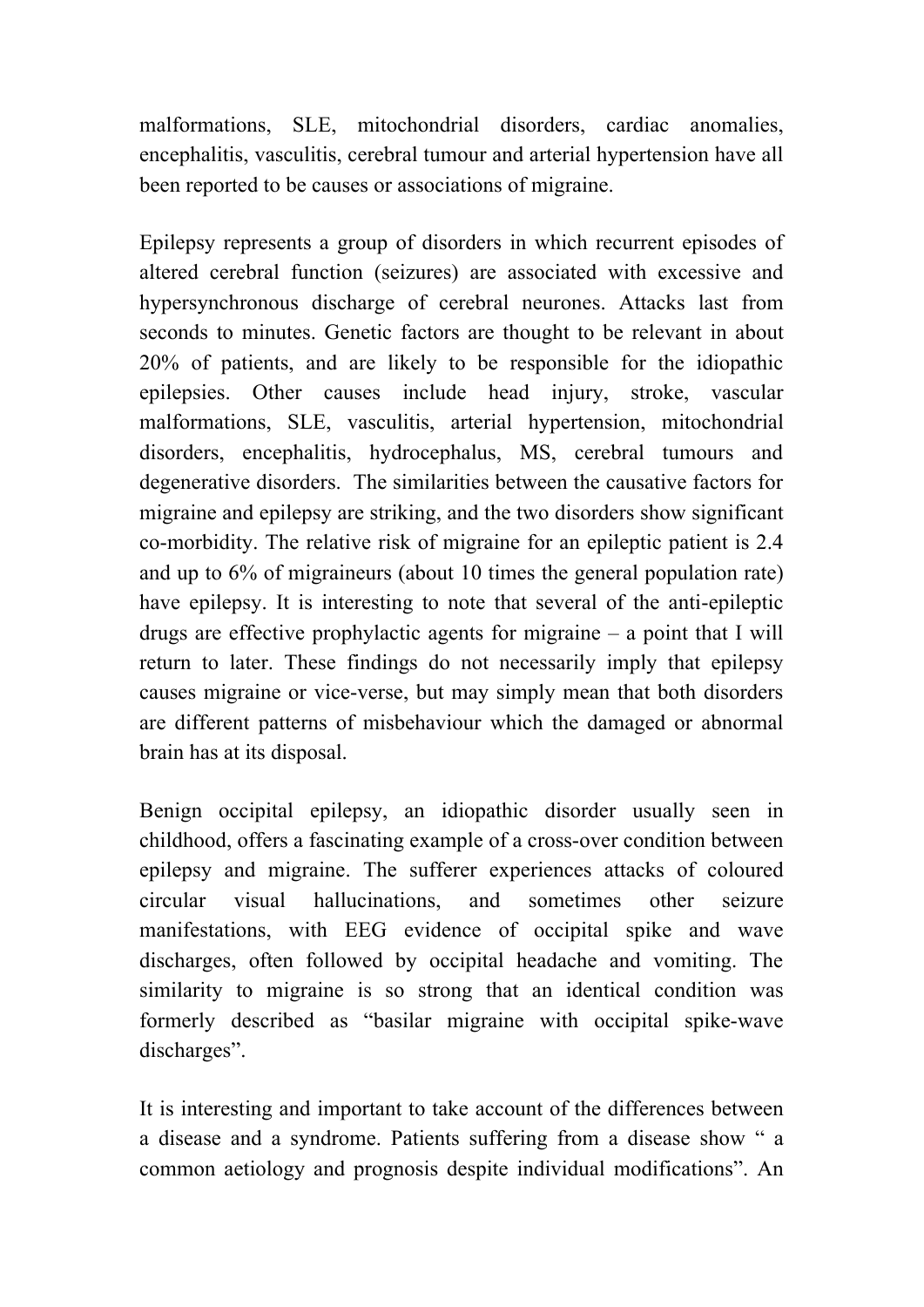example of a disease is pneumococcal pneumonia. A syndrome is "a distinct group of symptoms and signs which, associated together, form a characteristic clinical picture or entity". A syndrome may have several different causes: for example, Cushing's syndrome may be due to pituitary tumour, adrenal tumour or be iatrogenic from corticosteroid treatment. During the 1990's epilepsy was subjected to a syndromic approach, which now forms the basis of the latest International League Against Epilepsy 2001 classification of epileptic disorders. Some examples of epilepsy syndrome are : idiopathic focal epilepsies of childhood, familial focal epilepsies, symptomatic epilepsies, idiopathic generalised disorders, and so on. This syndromic approach to classification has enabled the recognition of groups of patients who, irrespective of aetiology, show similar features, whose epilepsy tends to respond to certain types of medication, and for whom a prognosis can be given.

Examples of the value of this approach are childhood absence epilepsy and juvenile myoclonic epilepsy. Childhood absence epilepsy is a genetic disorder, presents between 2-10 years of age, has a characteristic 3/second spike and wave generalised EEG pattern during attacks, shows a good response to sodium valproate, lamotrigine and ethosuximide, a poor response to phenytoin and carbamazepine, and is likely to remit by the early teenage years. Juvenile myoclonic epilepsy is also a genetic disorder, with onset at 14-15 years of age, presents with myoclonic limb and body jerks, generalised tonic-clonic seizures and sometimes absences. The EEG typically shows a generalised polyspike and wave pattern. The seizures are best controlled with sodium valproate or clonazepam, but show a poor response or even exacerbation to carbamazepine or vigabatrin. The disorder is life-long and tends not to remit with age.

Migraine could be looked on as a group of syndromes instead of a disease entity. A simple list of migraine syndromes could comprise : attacks without aura, with aura, with hemiplegic aura, with "basilar" aura, menstrual migraine, late onset migraine, and migraine aura without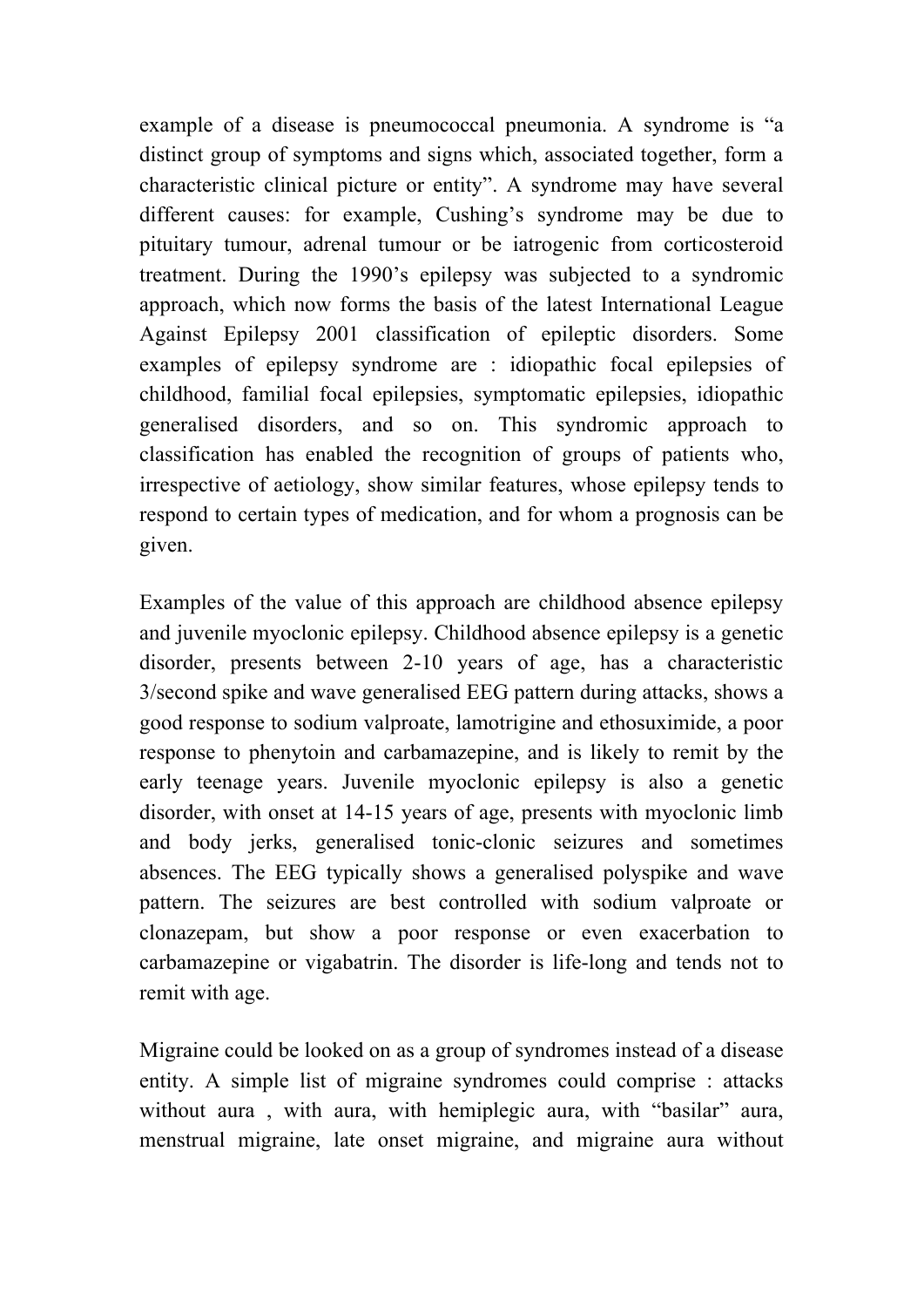headache. This type of approach could be applied to clinical problems such as selection of drugs for migraine prophylaxis.

Prophylactic medication is often considered for migraine patients if their attacks are occurring more than twice a month or if less frequent attacks are particularly severe. Courses of treatment are typically taken for 3-12 months. The commonly used groups of drugs are beta-adreno-receptor blockers, 5-HT2 receptor antagonists, anti-epileptic drugs, tricyclic antidepressants and calcium channel blockers. Drug prophylaxis trials show on average approximately 50% reduction in the number of migraine attacks per month in about 50% of patients. Different drugs tend to be selected either at random or because of other factors such as concomitant obesity, hypertension or sleep and mood disturbance. Compared with the expected good control of seizures in 70-80% of epileptic patients on preferred anti-epileptic drug regimes, migraine prophylaxis is disappointing. This may in part be due to poor patient compliance, and the relative lack of efficacy of the drugs currently in use. One other reason may be that we are treating several different types of migraine with the same group of drugs, some of which will be effective and some of which will not. Several different strategies might be used to improve the response to migraine prophylaxis : an empirical approach would be to synthesise new drugs at random, try them all for their efficacy in migraine and move to clinical trials of more promising agents. The ideal purist approach would be to identify the specific gene defect underlying a patient's migraine, define the gene product and change of function, and then design a drug capable of reversing this defect. This approach, although theoretically appealing, might involve several decades of work. An alternative approach would be to view migraine as a group of syndromes, rather than a disease entity. For each clinical syndrome the diagnostic symptoms and signs could be defined, and then large scale clinical drug trials set up to compare the relative efficacy of different available drugs, using a randomised cross-over design and sub-group analysis. This approach would identify the best drugs for the different syndromes and might be expected to take a number of years rather than decades.